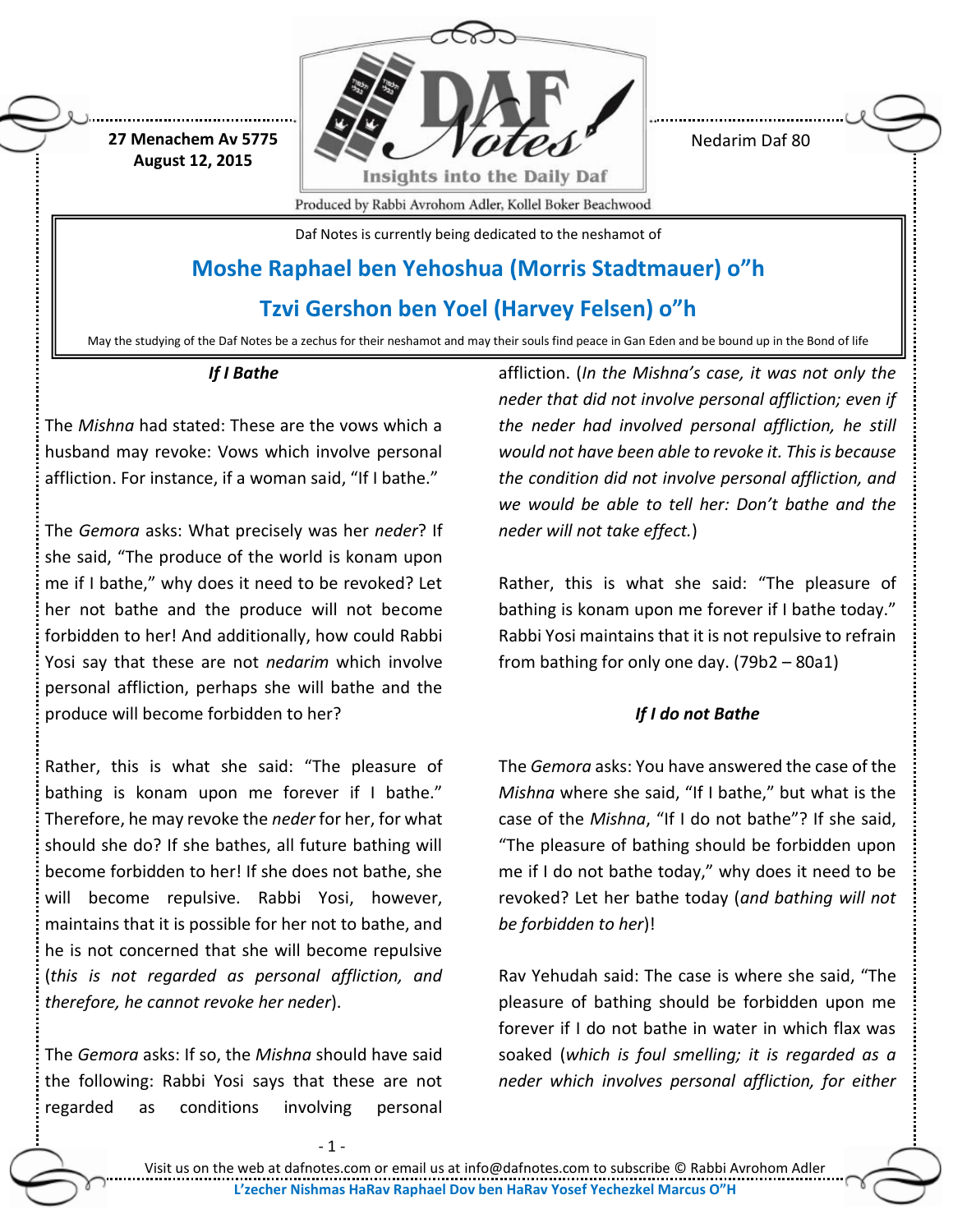

*she will bathe in this retting water or she will never be permitted to bathe again*).

The *Gemora* asks: Accordingly, when the *Mishna* states, "If I do not use adornments," will be referring to a case where she said, "If I do not use adornments of naphtha," and that cannot be, for using naphtha would make her filthy (*and will not be considered an adornment*).

Rather, Rav Yehudah said: (*In the first case of the Mishna*) She said, "The pleasure of bathing is forbidden upon me forever if I bathe today." And in the second case, she said, "I make an oath that I will not bathe." (80b1)

## *Adornments*

The *Gemora* continues explaining the *Mishna*: The first case of adornment is where she said, "The pleasure of adornment is forbidden upon me forever if I adorn myself today." And in the second case, she said, "I make an oath that I will not adorn myself."

Ravina asked Rav Ashi: If so, the *Mishna* should have said, "These are the vows and oaths which a husband may revoke"!

He said to him: The *Mishna* should be emended to say: "These are the vows and oaths which a husband may revoke"! Alternatively, we can answer that oaths are also referred to as vows, for we learned in a *Mishna*: If one declares, "Like the *nedarim* of the wicked," it is a valid vow to become a *nazir*, to bring a *korban*, or to an oath. (80b1)

## *The Affliction of "Not Bathing"*

The *Gemora* asks: Do the Rabbis actually hold that refraining from bathing is regarded as something that involves personal affliction? The following *braisa* contradicts this: Alhough all of these (*bathing, anointing, wearing leather shoes and cohabitation*) are forbidden (*on Yom Kippur*), *kares* is incurred only for eating, drinking and performing work. But if you maintain that in refraining from bathing there is personal affliction, then if one bathes on *Yom Kippur*, he should be liable to *kares*!?

Rava answers: In each case our ruling is based upon the Scriptural context. In reference to *Yom Kippur*, where it is written: *You shall afflict yourselves*; this refers to something whereby affliction is perceptible at the time (*such as abstaining from eating and drinking*). Refraining from bathing is not an immediately perceptible affliction (*but rather, something that becomes recognizable after a few days*). But of vows, where it is written, *Every vow and every binding oath to afflict the soul*; this refers to something which leads to affliction, and if she does not bathe, it will result in affliction. (80b1 – 80b2)

#### *Causing Distress*

The *Gemora* cites the opinion of Rabbi Yosi mentioned in the following *braisa* which seemingly contradicts that which he ruled in our *Mishna*. The *braisa* states: If there would be a spring that belongs to an upper city, from which water flows down to another city; all agree that the residents of the first city can stop the flow to the second city if they need it for drinking water in order to live, even at the cost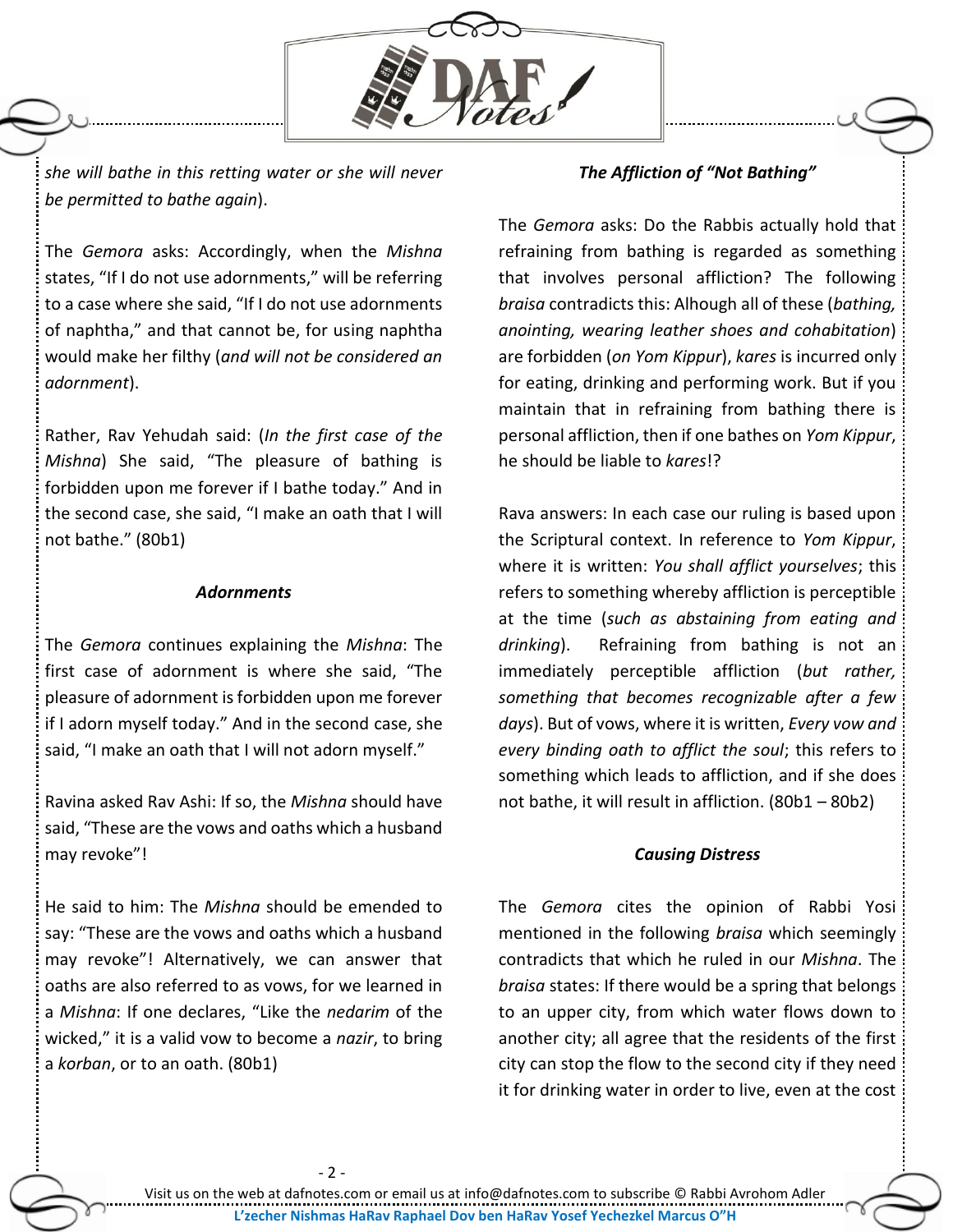

of the lives of the second city. The rationale is "*chayecha kodmin*," their lives take precedence over others. Their animals take precedence over the animals belonging to others. Their laundry takes precedence over the laundry of others. If there is a choice between the lives of others and their own laundry, the lives of others take precedence over their own laundry. Rabbi Yosi holds that their own laundry takes precedence over the lives of others. (*Refraining from laundering would cause so much pain that it is regarded as being a life-saving issue.*) Now, if refraining from laundering causes so much pain, certainly "not bathing his entire body" will cause tremendous pain!?

The *Gemora* answers: They said: Yes! Rabbi Yosi holds that the pain caused by refraining from laundering is worse than not bathing. For Shmuel said: The filth of the head (*caused by not combing*) lead to blindness; the filth of (*unlaundered*) garments causes madness; the filth of the body (*resulting from not bathing*) causes boils and sores. (80b2 – 81a1)

#### **INSIGHTS TO THE DAF**

#### *Who Takes Precedence?*

The *braisa* states: If there would be a spring that belongs to an upper city, from which water flows down to another city; all agree that the residents of the first city can stop the flow to the second city if they need it for drinking water in order to live, even at the cost of the lives of the second city. The rationale is "*chayecha kodmin*," their lives take precedence over others. Their animals take precedence over the animals belonging to others.

Their laundry takes precedence over the laundry of others. If there is a choice between the lives of others and their own laundry, the lives of others take precedence over their own laundry. Rabbi Yosi holds that their own laundry takes precedence over the lives of others. (*Refraining from laundering would cause so much pain that it is regarded as being a lifesaving issue.*)

Reb Avi Lebowitz discusses the halachic ramifications that can be derived from this *Gemora*. Based upon the version of the Ya'avetz in the Mefaresh, this *halacha* is only true if the actual spring is inside the upper city, so that the water belongs to them and the only question is whether they have to risk their lives to share it with others. But, if the spring was located above both cities and merely flowed through one city to another, the upper city is not considered the owner of the water and would not have rights to damn the river from flowing to the lower city.

If there is a choice between the lives of others and their own laundry, the lives of others take precedence over their own laundry. Rabbi Yosi holds that their own laundry takes precedence over the lives of others. (*Refraining from laundering would cause so much pain that it is regarded as being a lifesaving issue.*)

Based upon Rabbi Yosi's opinion, the Beis Shmuel (Even Ha'ezer 80:15) explains that a nursing mother is entitled to eat foods that may cause harm to the baby if by refraining from these foods she will suffer physical pain, because Rabbi Yosi entitles one to wash their clothing to alleviate physical discomfort even at the expense of the lives of the lower city. The